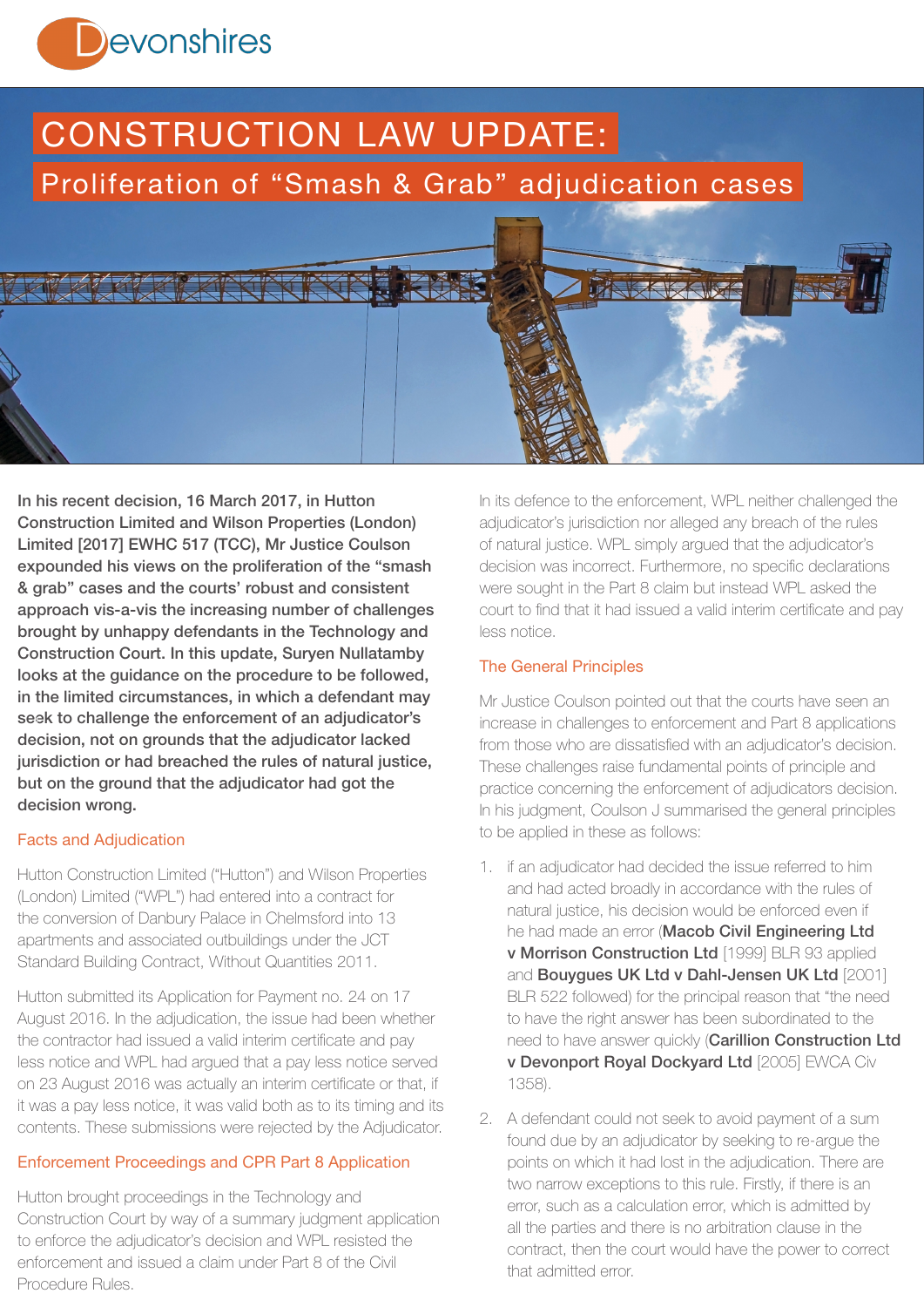3. The second exception concerns the timing or validity of a payment notice, pay less notice or an application for payment. The defendant may, exceptionally, be entitled to have a short, self-contained point decided on a separate claim for a declaration, Caledonian Modular Ltd v Mar City Developments Ltd [2015] EWHC 1855 (TCC) followed.

The court observed that a practise had grown up around challenges such that a defendant would issue Part 8 proceedings challenging the adjudicator's decision and seeking a declaration to that effect, and that either the claimant would issue an enforcement claim or the parties would agree that if the defendant lost its Part 8 claim, it would pay the sum awarded by the adjudicator. In the Judge's view, that practice has worked relatively well, but only if there has been a large measure of agreement between the parties from the outset. However, where there was no such agreement, the following approach had to be adopted. The defendant must issue a Part 8 claim setting out the declarations it seeks, or at the very least, set out in detail in a defence and counterclaim to the enforcement claim detailing what it sought by way of final declarations.

The court held that the above guidance supersedes any support that might be found in the TCC Guide for a more informal approach. Thus, in order to resist enforcement as part of Part 8 claim, a defendant must demonstrate that:

- 1. there was a short, self-contained issue which had arisen in the adjudication and which it continued to contest;
- 2. that there was no need for oral evidence or any other elaboration beyond that which was capable of being provided during the enforcement hearing; and
- 3. the issue was one which it would be unconscionable for the court to ignore on a summary judgment application.

In practice, that means an assertion that the adjudicator's interpretation of a contract clause was beyond rational justification, or that his calculation of the relevant time periods or his categorisation of documents was obviously wrong. Moreover, the consequences of the issue had to be clear-cut, and any arguable inter-leafing of issues would almost certainly be fatal. The question of whether the issue should be dealt with on the enforcement application would have to be dealt with at the enforcement hearing itself, and time constraints meant that it would be rare for the court to allow it to be raised as a defence.

The court held that many of the applications that are currently being made by disgruntled defendants, which are not the subject of the consensual process, amount to an abuse of process and gave a stark warning that defendants who are unsuccessful in this sort of challenges will almost certainly have to pay the claimant's costs on an indemnity basis.

The court found that WPL's challenge was wholly inappropriate for consideration on the summary judgment application and that, at the outset, it should have been the subject of a separate Part 8 claim. As it was, Hutton and the court had

been given no inkling of WPL's stance until the very late issue of the incomplete Part 8 claim. The court held WPL was seeking to re-run all the issues in the adjudication and to raise fresh factual matters which Hutton had not had time to consider and therefore WPL could not be permitted to attempt to re-run it in the short time set down for the enforcement hearing. Coulson J said "it cannot be right, absent any consent from the claimant, to let the defendant shoehorn in to the time available at the enforcement hearing the entirety of that adjudication dispute" and that such an approach would mean that, "instead of being the de facto dispute resolution regime in the construction industry, adjudication would become the first part of a two-stage process, with everything coming back to the court for review prior to enforcement."

# "Smash & Grab"

Coulson J is of the view that there has been a proliferation of the so-called "smash and grab" adjudication cases where one party has failed to serve proper or timeous applications for payment or payment or pay less notices thereby automatically entitling the other party to the sums claimed. Such proliferation, in the his opinion, is due to the ill-considered amendments to the Housing Grant Construction and Regeneration Act 1996 (the "1996 Act") and the over-prescription of payment terms in standard forms of contract.

#### ISG v Seevic

The court acknowledged that there the widely-held view that the increasing number of "smash and grab" adjudications has been inadvertently compounded by the run of authorities starting with ISG Construction Ltd v Seevic College [2014] EWHC 4007 (TCC), which prohibit a second adjudication dealing with the detailed valuation of an interim payment already awarded by an adjudicator. In **ISG v Seevic** Edwards-Stuart J considered the amendments to the 1996 Act in relation to payment provisions and held that the lack of a pay less notice meant the employer had agreed the value of the works claimed in the interim certificate and the adjudicator had decided the question of the value of those works such that the second adjudicator lacked jurisdiction as he was asked to decide the same dispute.

#### Amendment to Standard Forms of Contract

Unsurprisingly, this judgment resounds Coulson J's speech at the Society of Construction Law Conference in Leeds, on 3 March 2017, where he argued that the so-called "smash and grab" adjudication claims and the question of payment mechanism in construction contracts has become a "racket" due to the amendments to the 1996 Act and the "insanely convoluted" payment provisions in standard forms of contract. The Judge considers that having four to five pages of typed provisions for interim valuation regime and the payment mechanism within some of the standard forms of contract, such as the JCT, are overly complex, "prolix", "convoluted" and are so difficult to operate in practice that they become the source of disputes between parties to construction contracts.

Coulson J suggested that institutions like the Joint Contracts Tribunal should go back to the drawing board and have a